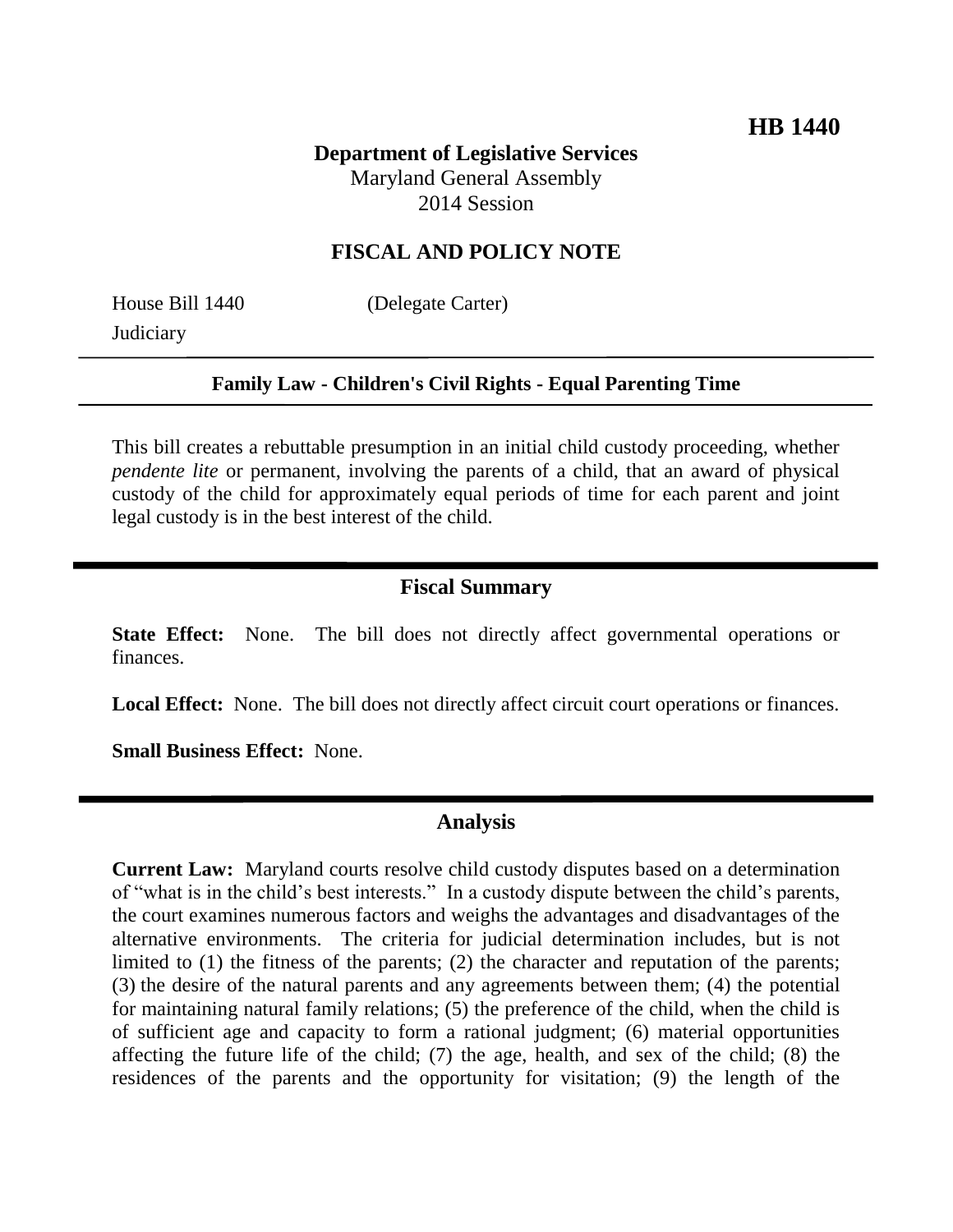separation of the parents; and (10) whether there was a prior voluntary abandonment or surrender of custody of the child. *Montgomery County v. Sanders*, 38 Md. App. 406 (1977).

Traditionally, when one parent was granted "custody" of a minor child, the other parent would generally be awarded visitation rights. In 1984, the Court of Appeals first recognized and applied the concept of "joint custody." *See Taylor v. Taylor,* 306 Md. 290 (1986). The *Taylor* Court explained that, within the meaning of "custody" are the concepts of "legal" and "physical" custody. Legal custody means the right and obligation to make long range decisions involving the education, religious training, discipline, medical care, and other matters of major significance concerning the child's life and welfare. With joint legal custody, both parents have an equal voice in making those decisions and neither parent's rights are superior to the other. Physical custody means the right and obligation to provide a home for the child and to make the day-to-day decisions required during the time the child is actually with the parent having such custody. Joint physical custody is in reality, "shared" or "divided" custody, with the child in the physical custody of each parent for periods of time that may or may not be on a 50/50 basis. *Taylor* at 296-297.

In addition to the factors set forth in the *Sanders* decision, a court considering an award of joint custody must also examine a range of factors particularly relevant to a determination of joint custody, including (1) the capacity of the parents to communicate and reach shared decisions affecting the child's welfare; (2) the willingness of the parents to share custody; (3) the fitness of the parents; (4) the relationship established between the child and each parent; (5) the preference of the child; (6) the potential disruption of the child's social and school life;  $(7)$  the geographic proximity of parental homes;  $(8)$  the demands of parental employment; (9) the age and number of children; (10) the sincerity of the parents' request; (11) the financial status of the parents; (12) any impact on state or federal assistance; (13) the benefit to the parents; and (14) any other factors the court considers appropriate. *Taylor* at 304-311. The *Taylor* Court emphasized that the single most important factor in the determination of whether an award of joint legal custody is appropriate is the capacity of the parents to communicate and to reach shared decisions affecting the child's welfare. *Taylor* at 305.

**Background:** Although the Maryland Judiciary does not keep statistics on custody outcomes, the Women's Law Center conducted a comprehensive study of divorce and custody cases filed in Maryland in fiscal 2003. See *Families in Transition: A Follow-Up Study Exploring Family Law Issues in Maryland* (2006). The research sample included 1,268 cases that involved custody issues. Of the total number of cases in the sample, more than half (55%) resulted in some form of joint legal custody (joint legal with physical custody to mother, joint legal with physical custody to father, and joint legal and

HB 1440/ Page 2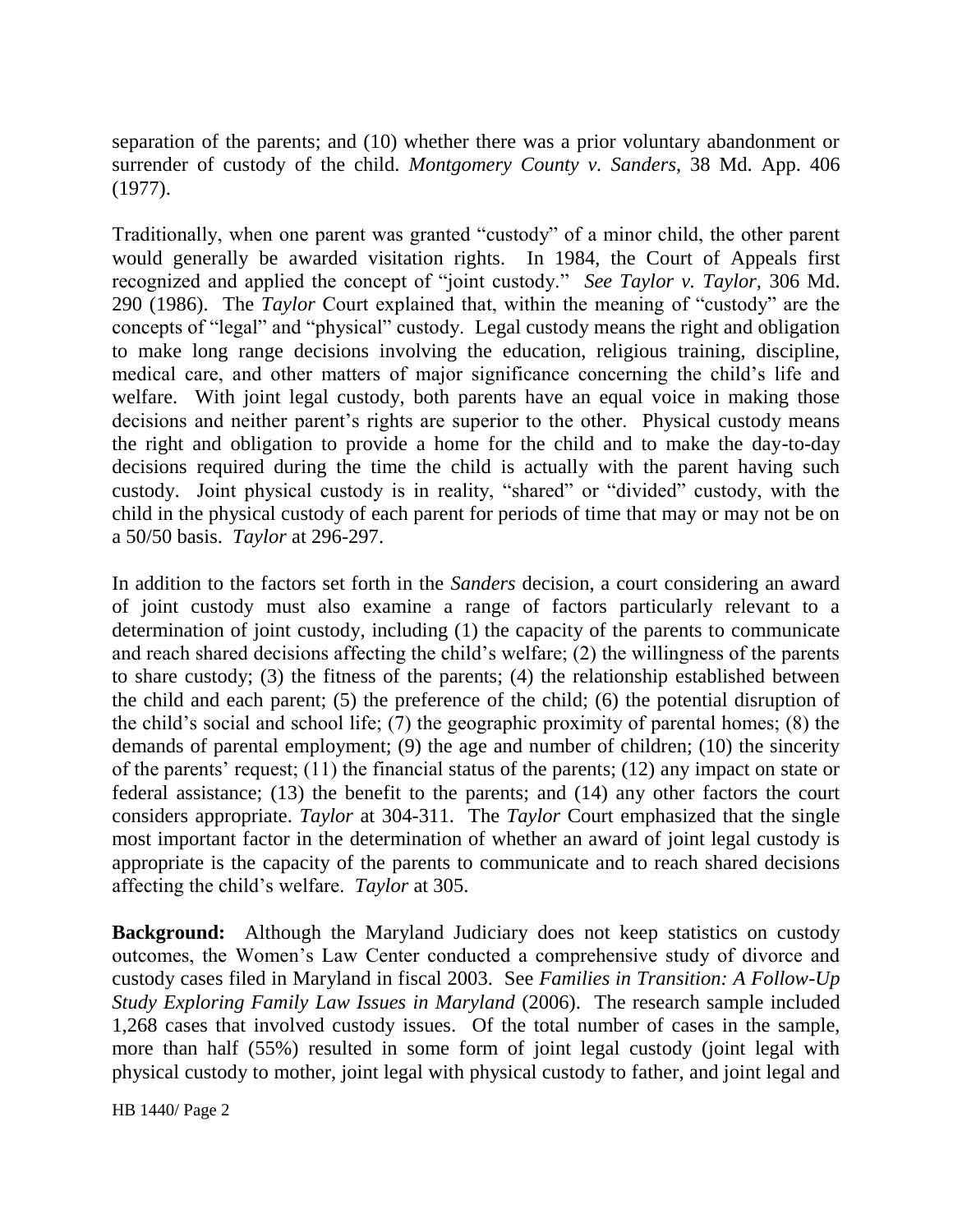physical custody). The report concluded that the cases in which joint legal and/or physical custody were imposed by judicial intervention resulted in more subsequent litigation than when the parties agreed to it. Specifically, when the court ordered joint legal and physical custody, or when it ordered joint legal custody and primary physical custody to the fathers, subsequent litigation rates were the highest at 19% and 27%, respectively.

According to the American Bar Association's 2013 *Family Law Quarterly*, nine states (Arizona, Florida, Idaho, Louisiana, Nevada, New Mexico, Tennessee, Texas, and Wisconsin) have a presumption that joint custody is in the best interest of the child. An additional five states (Alabama, California, Connecticut, Minnesota, and Mississippi) have a presumption that joint custody is in the best interest of the child only if the parents agree.

A review of statutes conducted by the Department of Legislative Services in 2011 also found that two states (Maine and Michigan) require courts to award joint custody if the parents agree to it. Sixteen states (Alabama, Alaska, Arizona, Arkansas, California, Florida, Hawaii, Idaho, Iowa, Louisiana, Minnesota, Mississippi, Nevada, Oklahoma, Oregon, and Wisconsin) and the District of Columbia have rebuttable presumptions that joint custody is not in the best interest of the child if there have been allegations of domestic violence. Finally, two states (Texas and Washington) prohibit courts from awarding joint custody if there is a history of domestic violence.

**State/Local Fiscal Effect:** This bill requires judges to alter the manner in which they make custody decisions, but is not expected to substantially impact operations of the Judiciary. Parents who do not want a joint or approximately equal physical custody arrangement would be required to rebut the presumption established in the bill. This bill does not alter case management standards and family services provided by the circuit courts and the Family Services Administration in the Administrative Office of the Courts.

## **Additional Information**

**Prior Introductions:** SB 909 of 2011 received a hearing in the Senate Judicial Proceedings Committee, but no further action was taken. Its cross file, HB 1132, received a hearing in the House Judiciary Committee, but no further action was taken. SB 1047 of 2010 was referred to the Senate Rules Committee but received no further action. Its cross file, HB 925, was heard in the House Judiciary Committee but received no further action. HB 1327 of 2007 received a hearing in the House Judiciary Committee, but no further action was taken. HB 1217 of 2004 received a favorable with amendments report from the House Judiciary Committee but was recommitted. HB 1158

HB 1440/ Page 3